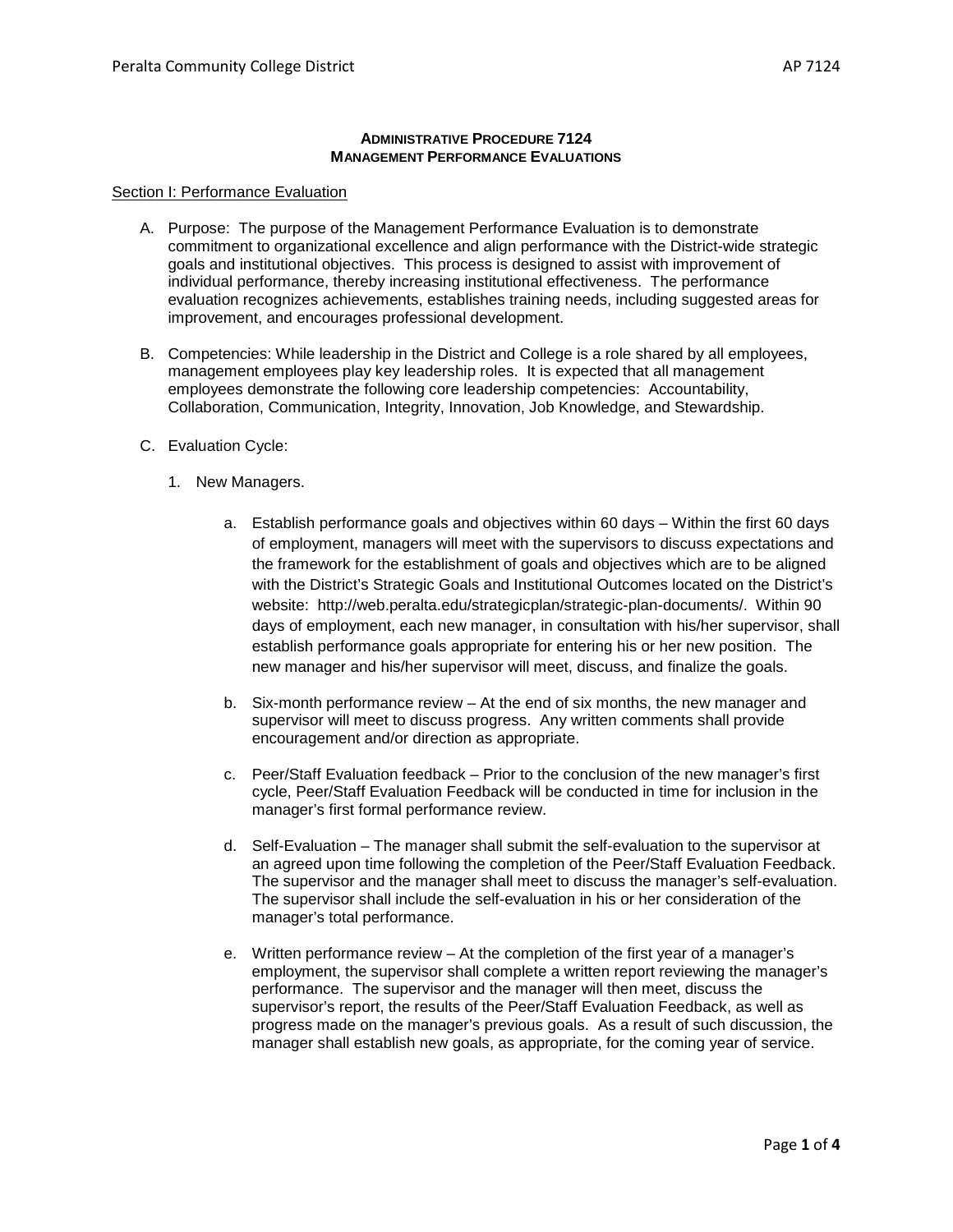- a. All managers will be evaluated annually.
- b. All managers will establish annual professional goals, which align with the Districtwide institutional goals and link/crosswalk between District office and College goals.
- 3. Evaluation review:
	- a. Self-evaluation by manager
	- b. Supervisor's evaluation
	- c. Refer to previous year's evaluation
	- d. Assess previous year's goals
	- e. Establish goals and objectives for coming year
	- f. Supervisor shares expectations
- 4. Comprehensive Evaluation Conducted every three (3) years and includes:
	- a. Peer/Staff Feedback
		- b. Self-evaluation
		- c. Assessment of District and College goals
	- d. Management evaluation of previous year's performance
	- e. Establish new goals for subsequent year.

# Section II Core Leadership Competencies and Evaluation Ratings

- A. Core Competencies: It is expected that all management employees demonstrate the following core leadership competencies:
	- 1. Accountability
	- 2. Collaboration
	- 3. Communication
	- 4. Innovation
	- 5. Integrity
	- 6. Job knowledge ( refer to job description)
	- 7. Stewardship
- B. Rating: The following performance measurement terms (*Needs Improvement, Developing, Meets Standard, Exceeds Standards, and Not Applicable or Observable)* describe the employee's performance:

## 1. NI - "Needs Improvement"

This individual rarely or never demonstrates the competencies for this category or requires frequent direction/supervision.

*Note: If an area is identified that needs improvement in a competency, a written plan for correction should be established, including timelines for improvement and training or other resources, as necessary. Failure to improve within the established timelines may result in further action, up to and including a recommendation to not re-employ after expiration of contract.*

2. D - "Developing"

This individual is learning and developing new skills or may be new to the job/function and is moving in a positive direction toward demonstrating the competencies for this category.

3. M - "Meets Standard"

This individual consistently demonstrates the competencies for this category. The individual demonstrates the expected behavior in most situations.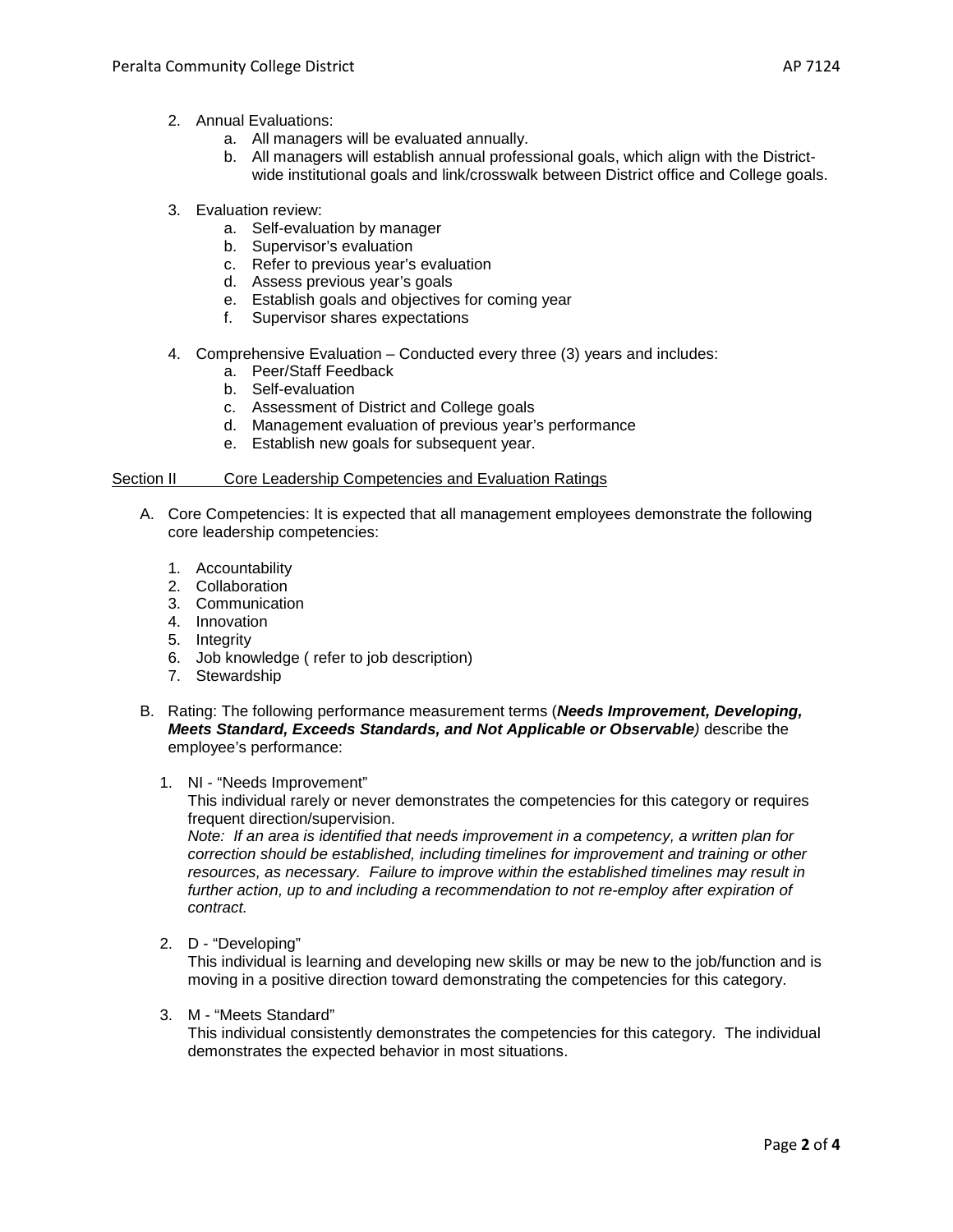This individual consistently demonstrates excellence in the competencies for this category. The individual can be depended upon to demonstrate the expected behavior under *all reasonable* circumstances. The individual's job achievements have added *significant* value to the goals of their team, department, and/or college.

5. NA/O – "Not Applicable or Observable" This rating is given when the rating factor does not apply or when job performance has not been observed.

## Section III. Performance Evaluation Procedures

# A. Overview

- 1. The ratings on pages 2 and 3 are used for the three major sections of the Management Performance Evaluation Forms: Position Responsibilities Form, Annual Goals and Objectives Form, and Core Leadership Competencies Form. Each of the seven Position Responsibilities are reviewed, and an overall evaluation rating is provided. The same procedure is followed for Annual Goals.
- 2. In rating Core Leadership Competencies, each of the seven areas (accountability, collaboration, communication, integrity, innovation, job knowledge, and stewardship) will have a rating. This rating may come from an average of some or all of the performance indicators listed under each area. If the performance indicators provided do not fully describe a particular Core Leadership Competency, then others may be used at the discretion of the individuals involved. The overall rating for this section is determined by the supervising Manager (Evaluator) after a review of all the evaluation materials. The Evaluator must provide a written rationale for the overall rating.
- 3. Each Manager being evaluated (Evaluee) must complete a self-evaluation by completing the Core Leadership Competencies portion of the evaluation. The self-evaluation is an opportunity for the Evaluee to identify performance strengths, note circumstances that may have affected performance either positively or negatively, and inform the Evaluator of particular accomplishments that may not be reflected in other portions of the evaluation.
- 4. Comments: An Evaluator's Comments section follows each Core Leadership Competency to allow extra space for further explanation of performance. If additional space is needed, a page (or pages) may be attached.
- B. Implementation
	- 1. Immediate Supervisor/Evaluator and Manager/Evaluee Meet (Refer to the Management Evaluation Timeline)
		- a. Review District and College goals.
		- b. Develop annual Manager goals and related objectives.
		- c. Review job description and identify current major responsibilities.
	- d. Review each Core Leadership Competency area.
	- 2. Review/Summation Session *--* Immediate Supervisor/Evaluator and Manager/Evaluee meet for Formal evaluation on previous year's performance only:
	- a. Major Position Responsibilities
	- b. Goals and Objectives
	- c. Core Leadership Competency Areas
	- d. Manager's Self-Evaluation